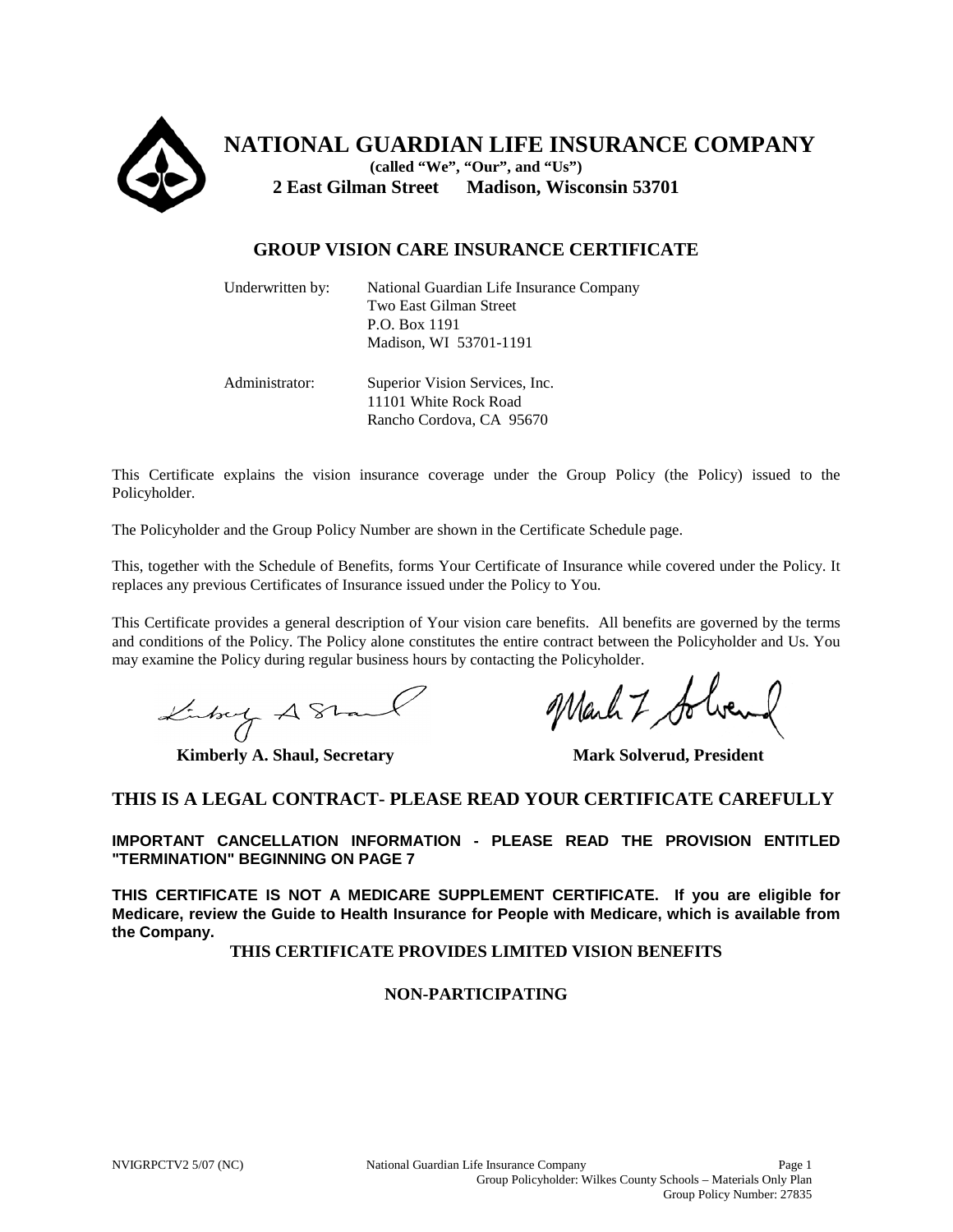# **TABLE OF CONTENTS**

| PART I.    |                       |  |  |  |
|------------|-----------------------|--|--|--|
| PART II.   |                       |  |  |  |
| PART III.  |                       |  |  |  |
| PART IV.   |                       |  |  |  |
|            | A.<br><b>B.</b>       |  |  |  |
| PART V.    |                       |  |  |  |
| PART VI.   |                       |  |  |  |
| PART VII.  |                       |  |  |  |
| PART VIII. |                       |  |  |  |
|            | A.<br><b>B.</b><br>C. |  |  |  |
| PART IX.   |                       |  |  |  |
|            | A.<br><b>B.</b>       |  |  |  |
| PART X.    |                       |  |  |  |
|            | А.<br><b>B.</b>       |  |  |  |
| PART XI.   |                       |  |  |  |
| PART XII.  |                       |  |  |  |
| PART XIII. |                       |  |  |  |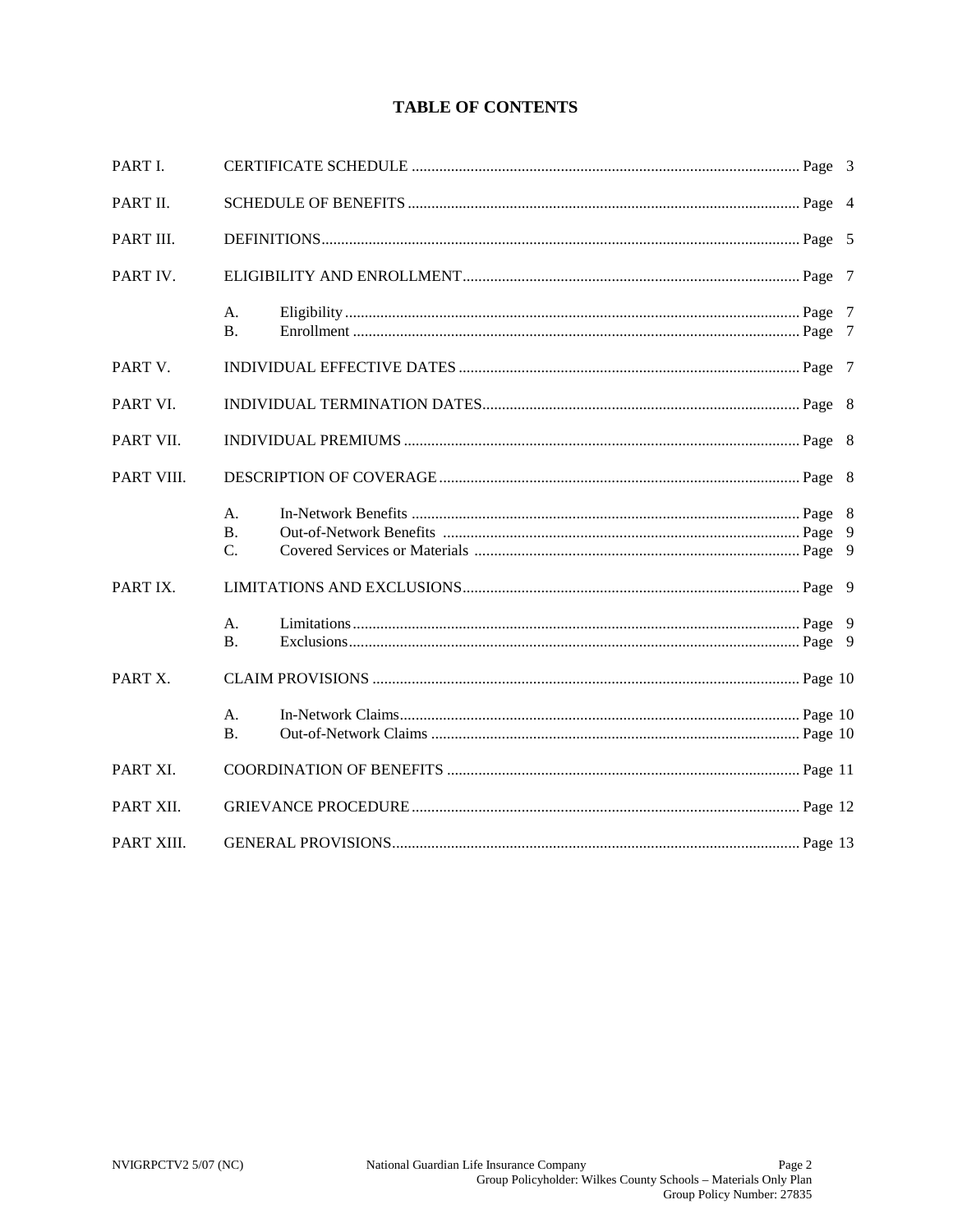# **PART I. CERTIFICATE SCHEDULE**

| Policyholder:                     | <b>Wilkes County Schools</b>                                     |  |
|-----------------------------------|------------------------------------------------------------------|--|
| <b>Group Policy Number:</b>       | 27835                                                            |  |
| <b>Effective Date:</b>            | Initial – September 1, 2006; Current Renewal – September 1, 2015 |  |
| <b>Initial Term:</b>              | 24 Months from Initial Effective Date                            |  |
| <b>Eligible Classes:</b>          | All full-time employees working at least 30 hours per week       |  |
| <b>Waiting Period:</b>            | Must sign within 30 days of hire                                 |  |
| <b>Mode of Premium Payment:</b>   | <b>MONTHLY</b>                                                   |  |
| <b>Method of Premium Payment:</b> | Remitted by Policyholder                                         |  |
| <b>Premium Due Date:</b>          | $1st$ of every month                                             |  |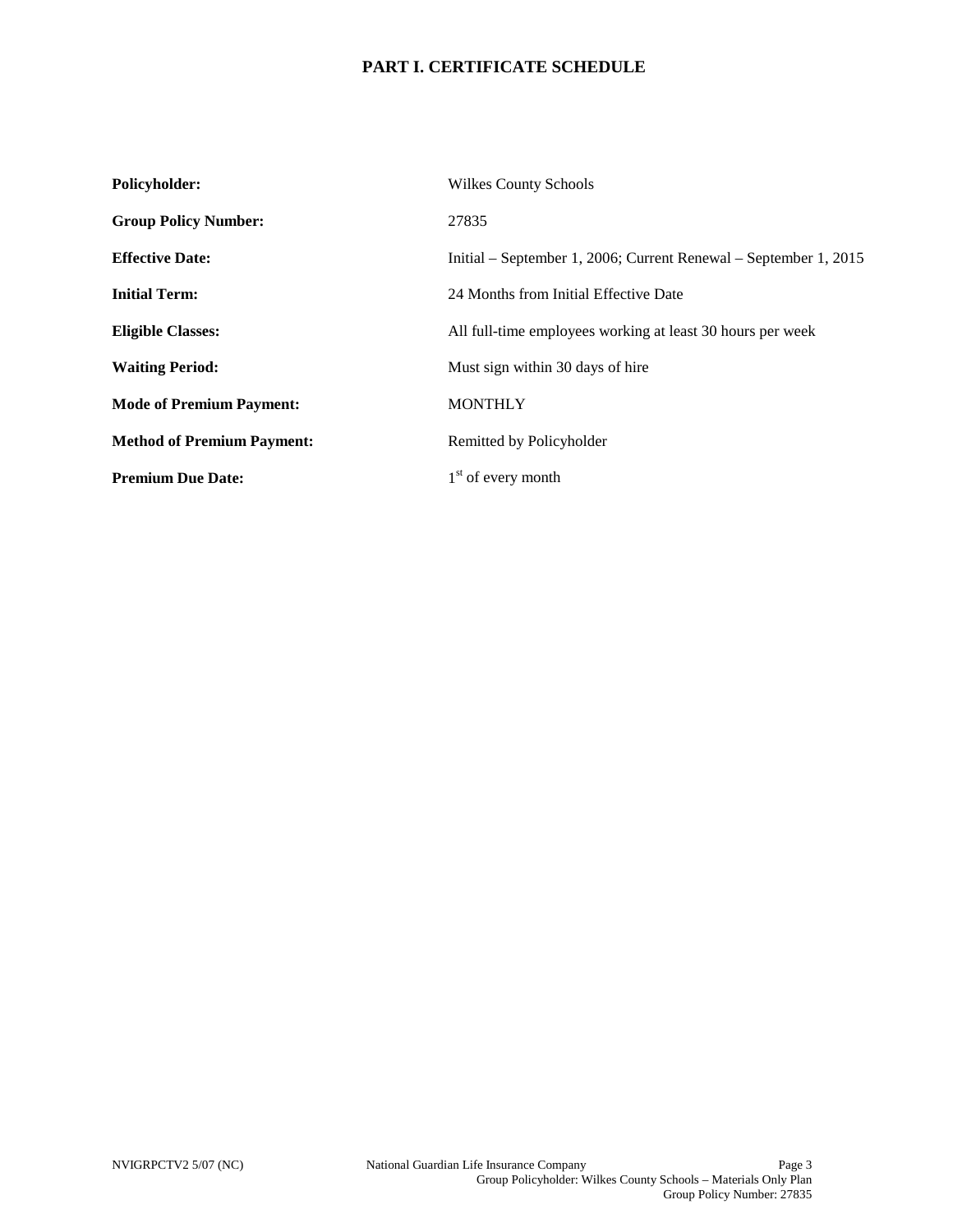### **PART II. SCHEDULE OF BENEFITS**

| <b>FREQUENCY OF SERVICES</b>                               |                      |  |  |
|------------------------------------------------------------|----------------------|--|--|
| <b>Your Certificate is on a Rolling Benefit Plan Basis</b> |                      |  |  |
| <b>Vision Exam:</b>                                        | <b>Not Covered</b>   |  |  |
| <b>Eyeglass Lenses:</b>                                    | Once every 12 Months |  |  |
| <b>Frames:</b>                                             | Once every 24 Months |  |  |
| <b>Contact Lenses:</b>                                     | Once every 12 Months |  |  |
| <b>Contact Lens Fit:</b>                                   | Once every 12 Months |  |  |

| <b>CO-PAY (PER INSURED)</b>    |                       |                                 |  |  |
|--------------------------------|-----------------------|---------------------------------|--|--|
|                                | In-Network Providers: | <b>Out-of-Network Provider:</b> |  |  |
| Vision Exam:                   | Not Covered           | Not Covered                     |  |  |
| <b>Eyeglass Lenses/Frames:</b> | \$10                  | \$10                            |  |  |
| <b>Contact Lens Fit:</b>       | \$25                  | Not Covered                     |  |  |

| <b>BENEFITS AND ALLOWANCES<sup>1</sup></b> |                                                       |                                 |  |
|--------------------------------------------|-------------------------------------------------------|---------------------------------|--|
|                                            | In-Network Providers: <sup>2</sup>                    | <b>Out-of-Network Provider:</b> |  |
| <b>Vision Exam:</b>                        |                                                       |                                 |  |
| Ophthalmologist (M.D.)                     | Not Covered                                           | Not Covered                     |  |
| Optometrist (O.D.)                         | Not Covered                                           | <b>Not Covered</b>              |  |
| Materials- Eyeglass Lenses: 3              |                                                       |                                 |  |
| Single Vision                              | Covered in Full                                       | \$34 Allowance                  |  |
| Progressive                                | Covered up to the providers retail<br>trifocal amount | \$64 Allowance                  |  |
| <b>Bifocals</b>                            | Covered in Full                                       | \$48 Allowance                  |  |
| Trifocals                                  | Covered in Full                                       | \$64 Allowance                  |  |
| Lenticular                                 | Covered in Full                                       | \$88 Allowance                  |  |
| Materials – Frames: $3$                    | \$150 Allowance                                       | \$77 Allowance                  |  |
| Materials – Contact Lenses: 4              |                                                       |                                 |  |
| Non-Elective                               | Covered in Full                                       | \$210 Allowance                 |  |
| Elective                                   | \$150 Allowance                                       | \$100 Allowance                 |  |
| <b>Contact Lens Fit:</b>                   |                                                       |                                 |  |
| Standard                                   | Covered in Full                                       | Not Covered                     |  |
| Specialty                                  | \$50 Allowance                                        | <b>Not Covered</b>              |  |

<sup>1</sup> Where an "Allowance" is shown, You are responsible for paying any charges in excess of the Allowance.

<sup>2</sup> If you use the services of an In-Network Provider but take advantage of a sale, coupon, or other in-store special, the Provider may require that you pay in full and submit Your receipt for reimbursement at the Outof-Network allowance.

<sup>3</sup> Eyeglass Lenses and Frames are paid in lieu of the Contact Lenses benefit.

<sup>4</sup> The contact Lenses Benefit is paid in lieu of Eyeglass Lenses and Frames.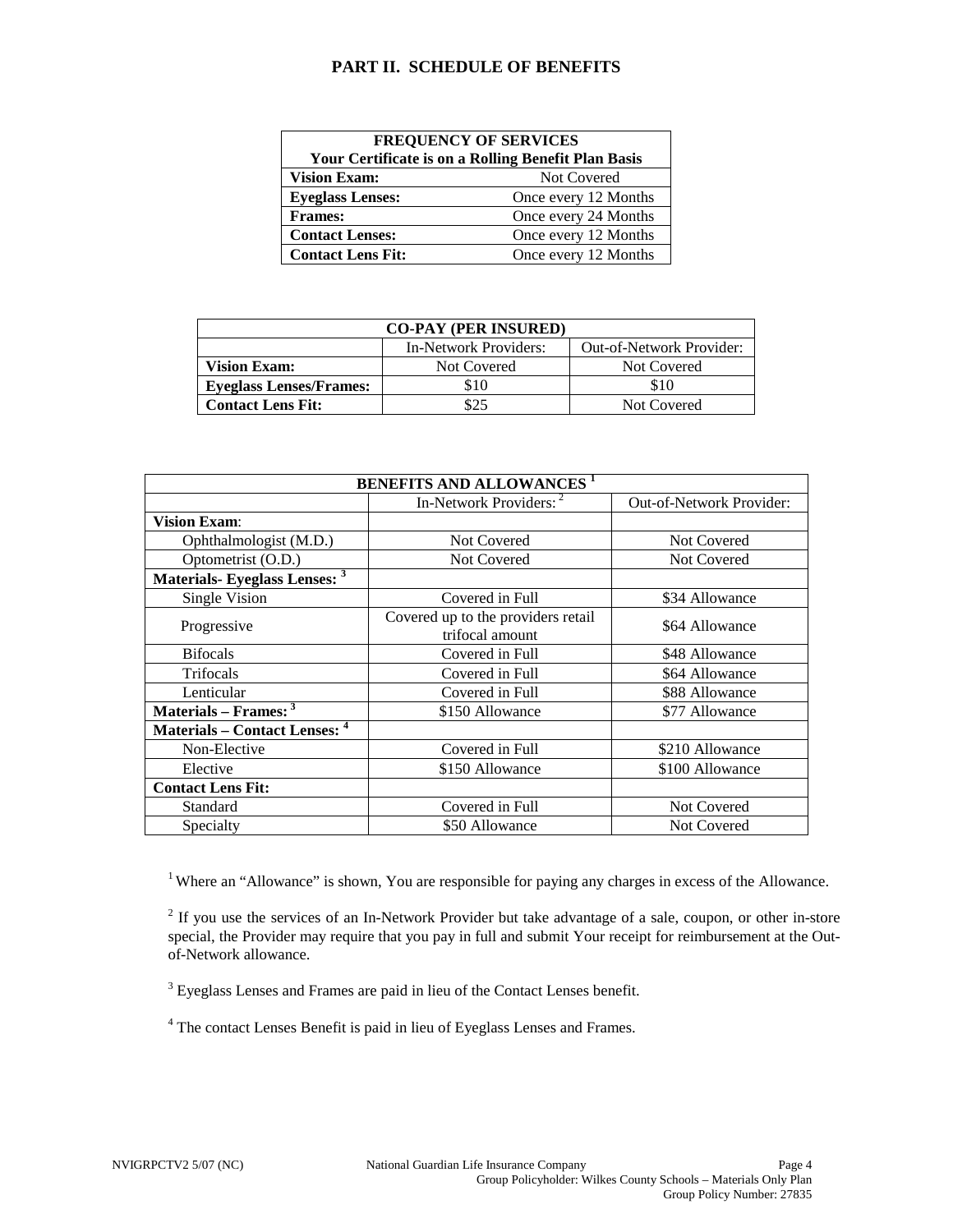### **PART III. DEFINITIONS**

**Administrator -** The entity which provides complete service and facilities for the writing and servicing of the Policy as agreed to in a contract with Us.

**Claim -** A request for payment of benefits under this Certificate.

**Co-Pay –** An Insured's share of the costs for Covered Services or Materials that are provided by an In-Network Provider. The Co-Pay is paid directly to the Provider at the time services are rendered. If an Out-of-Network Provider is used, the Co-Pay will be deducted from the Out-of-Network Allowance at the time We pay benefits. Co-Pay amounts are listed in the Schedule of Benefits.

**Contact Lenses, Elective** – Elective contact lenses refer to contact lenses an Insured chooses to wear instead of eyeglasses for reasons of comfort or appearance.

**Contact Lenses, Non-Elective** – Non-elective Contact Lenses refer to contact lenses that are prescribed solely for the purpose of correcting one of the following medical conditions. These conditions prevent the Insured from achieving a specified level of visual acuity (performance) through the wearing of conventional eyeglasses.

- 1. Aphakia (after cataract surgery). A pair of prescription single vision or multifocal eyeglass lenses and an eyeframe can be provided in addition to Non-Elective Contact Lenses for this condition.
- 2. When visual acuity cannot be corrected to twenty/seventy (20/70) in the better eye except through the use of Contact Lenses (must be twenty/sixty (20/60) or better).
- 3. Anisometropia of 4.0 diopters or more, provided visual acuity improves to twenty/sixty (20/60) or better in the weak eye.
- 4. Keratoconus.

Reimbursement of Non-Elective Contact Lenses will be considered as payment in-full if utilizing the services of an In-Network Provider. This benefit provides coverage for the Materials only. It does not include the Contact Lens Fitting fee.

**Covered Dependent –** Means an Eligible Dependent who is insured under this Certificate.

**Covered Services or Materials –** Means the Materials that qualify for benefits under the Group Policy. Covered Services or Materials are shown in the Schedule of Benefits.

**Eligible Class –** Means the group of people who are eligible for coverage under the Group Policy. The Members of the Eligible Classes are shown in the Certificate Schedule. Each Member of the Eligible Class will qualify for insurance on the date He completes the required Waiting Period, if any.

**Eligible Dependent** - Means a person listed below:

- 1. Your spouse;
- 2. Your unmarried dependent child under age 19, who is your natural or adopted child, children of adopting parents pending finalization of adoption procedures, step-child, foster child, or child for whom you are a legal guardian and who is primarily dependent on You for support and maintenance or children for whom coverage has been court ordered.
- 3. Your unmarried child age 19 or older but less than age 26 who is:
	- a. Not regularly employed on a full-time basis;
	- b. Primarily dependent upon You for support and maintenance; and
	- c. Enrolled as a full-time student in an accredited educational institution or licensed trade school.
- 4. Your unmarried child who has reached age 19 and who is:
	- a. primarily dependent upon You for support and maintenance; and

b. incapable of self-sustaining employment by reason of mental retardation, mental illness or disorder or physical handicap. Proof of the child's incapacity or dependency must be furnished to Us for an already enrolled child who reaches the age limitation, or when You enroll a new disabled child under the plan. We may require proof again from time to time but not more often than once a year after the child reaches the age limit.

**Eyeglass Lenses** – A standard glass or plastic (CR39) lens, which is optically clear, that will fit an eye glass frame with a lens size less than 61mm in length. Standard multifocal lenses include segments through flat top thirty-five (35) for plastic bifocal and lenticular lenses, through flat top twenty-eight (28) for glass trifocals, and through flat top thirty-five (35) for plastic trifocals.

**He, Him and His** – Refers to the male or female gender.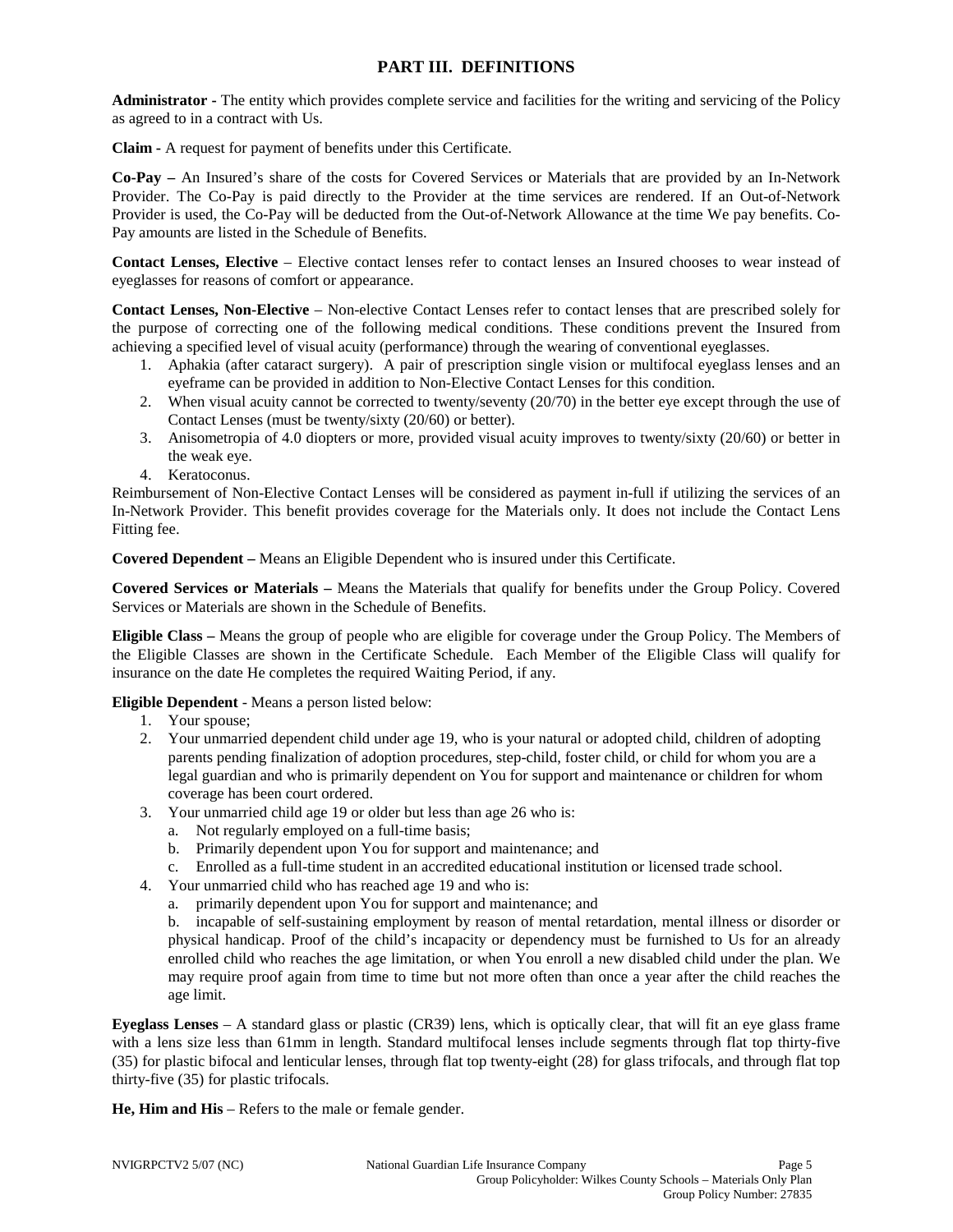**Immediate Family Member –** An Insured's parent, step-parent, spouse, child, step-child, brother or sister.

**Initial Term -** The period following the group's initial effective date and shown in the Certificate Schedule. Rates are guaranteed not to change during this period.

**In-Network Provider -** An Ophthalmologist, Optometrist or Optician who has entered into a agreement with the Administrator to provide Covered Services or Materials at an agreed to cost. When an In-Network Provider is used, the Insured will generally incur less out-of-pocket cost for the services rendered.

**In-Network Provider Directory -** A list of In-Network Providers and the services they are contracted for in Your area. The list will be updated periodically.

**Insured** – Means You (the Insured Member) and each Covered Dependent.

**Insured Member–** Means a person:

- 1. who is a Member of an Eligible Class; and
- 2. who has qualified for insurance by completing the Waiting Period, if any; and
- 3. for whom insurance under the Policy has become effective.

**Late Entrant –** Any Member or Eligible Dependent enrolling more than 31 days after first becoming eligible for coverage. Benefits may be limited for Late Entrants. See the sections titled "Limitations."

**Materials –** Means corrective Eyeglass Lenses, Frames and Contact Lenses.

**Member –** Means a person who belongs to an Eligible Class of the Policyholder.

**Ophthalmologist**- A person who is licensed by the state in which he or she practices as a Doctor of Medicine or Osteopathy and is qualified to practice within the medical specialty of ophthalmology. The Ophthalmologist cannot be 1) the Insured; 2) an Immediate Family Member; or 3) retained by the Policyholder.

**Optician** – A person or business that grinds and/or dispenses Eyeglass Lenses and Contact Lenses prescribed by either an Optometrist or Ophthalmologist. The Optician cannot be: 1) the Insured; 2) an Immediate Family Member; or 3) retained by the Policyholder. The Optician must be licensed by the state in which services are rendered, if such state requires licensing.

**Optometrist** – A person licensed to practice optometry as defined by the laws of the state in which services are rendered. The Optometrist cannot be 1) the Insured; 2) an Immediate Family Member; or 3) retained by the Policyholder.

**Out-of-Network Provider –** An Ophthalmologist, Optometrist or Optician who is not an In-Network Provider. These providers have not entered into an agreement with Us to limit their charges. They are not listed in the In-Network Provider Directory.

**Plano Lens -** A lens that has no refractive power.

**Policyholder -** The entity stated on the front page of the Policy.

**Re-enrollee -** Any Insured who terminated his coverage, and then subsequently re-enrolled for coverage at a later date. Benefits may be limited for Re-enrollees.

**Rolling Benefit Plan –** Benefits begin anew twelve (12) or twenty-four (24) months from the date of service.

**You or Your** – The Insured Member.

**Waiting Period** - The period of time a Member must wait before He is eligible for coverage. The Waiting Period, if any, is specified in the Policyholder's Group Application and shown in the Certificate Schedule.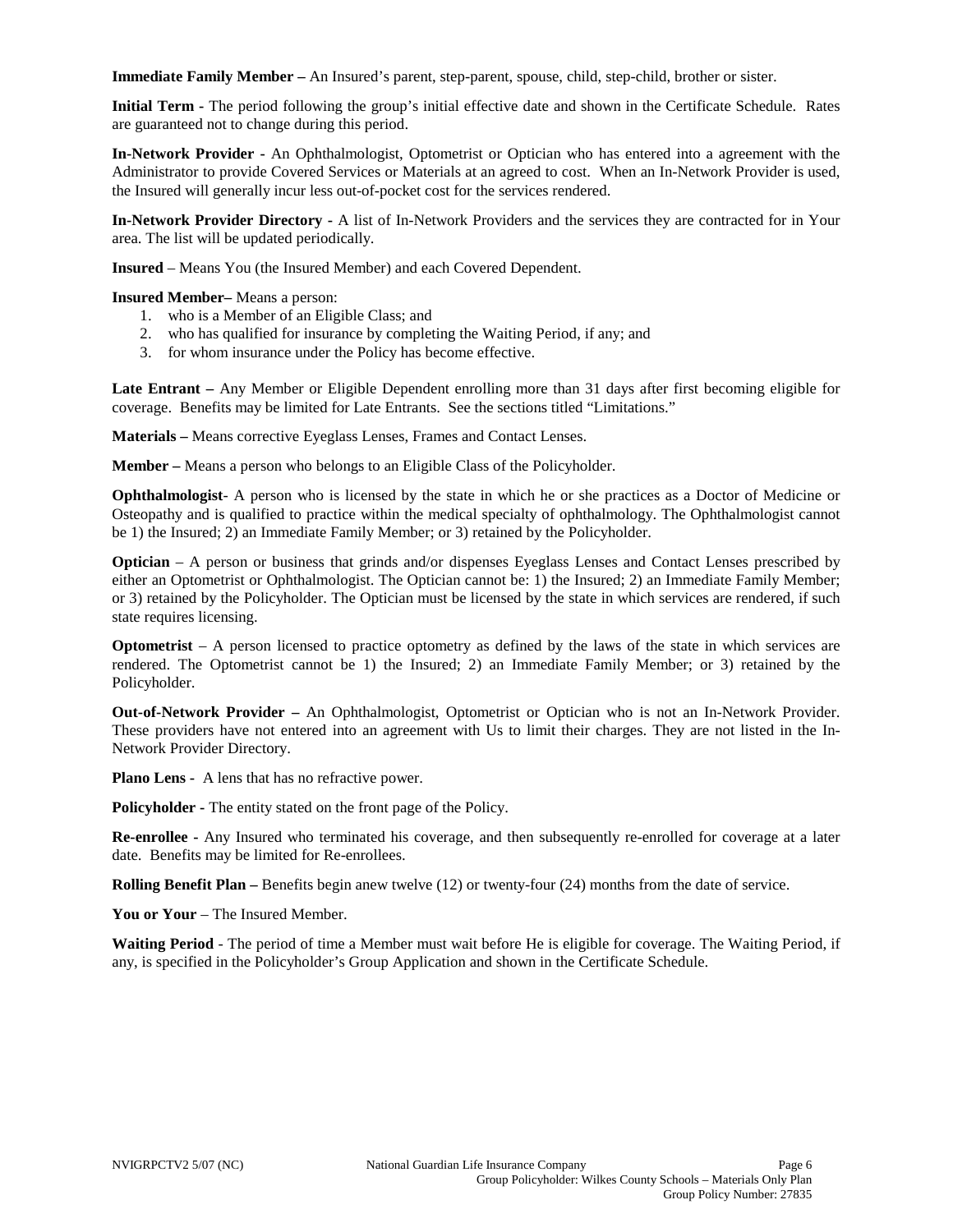### **PART IV. ELIGIBILITY AND ENROLLMENT**

#### **A. ELIGIBILITY**

To be eligible for coverage under the Policy, an individual must:

- 1. be a Member of an Eligible Class of the Policyholder, as defined in the Certificate Schedule; and
- 2. satisfy the Waiting Period, if any.

The Member's Eligible Dependents are also eligible for coverage, provided that Dependent coverage is provided under the Policy.

Dual Eligibility Status: If both a Member and his spouse are in an Eligible Class of the Policyholder, enrollment will default to the Policyholder's rules.

#### **B. ENROLLMENT**

The term "Enrollment" means written or electronic application for coverage on an enrollment form furnished or approved by Us. Coverage will not become effective until the Members have enrolled themselves and their Eligible Dependents, and paid the required premium, if any.

Initial Enrollment: Members should enroll themselves and their Eligible Dependents within 31 days of the Waiting Period. Individuals who enroll after this time are considered Late Entrants.

Open Enrollment: Members may enroll themselves and their Eligible Dependents during an open enrollment period. Open enrollment is a period of time specified by the Policyholder. It usually occurs once each Calendar Year but may, at the Policyholder's discretion, occur more frequently. Other changes may also be restricted to Open Enrollment periods.

Late Entrants: Members who do not enroll themselves or their Eligible Dependents within the Initial Enrollment period, may not enroll until the next Open Enrollment period unless there is a change in family status, as described below.

Change in Family Status: Members may enroll or change their coverage if a change in family status occurs, provided written application to enroll is made within thirty-one (31 days) of the event. A change in family status means any of the following events:

- 1. Marriage;
- 2. Divorce or legal separation;
- 3. Birth or adoption of a child;
- 4. Death of a spouse or child;
- 5. Other changes as permitted by the Policyholder.

### **PART V. INDIVIDUAL EFFECTIVE DATES**

Your coverage will be effective on the later of the following dates, provided that any required premium is paid to Us:

- 1. the Policyholder's Effective Date, shown on the Certificate Schedule; or
- 2. the date You meet all the Eligibility and Enrollment requirements.

For Eligible Dependents acquired after Your effective date of coverage, by reason of marriage, birth or adoption, coverage is effective on the date specified by the Policyholder. This is subject to our receipt of the required Enrollment and payment of the premium, if any.

Newborn Child Coverage: A child of the Insured born while the policy is in force is covered from the moment of birth until the 31st day of age. If premium is required for coverage of a child, such premium, along with a notice of birth, must be submitted to us within thirty-one (31) days of the birth in order to continue coverage beyond the initial thirty-one (31) day period. If premium is not required, we should be notified of the child's birth to facilitate the administration of the child's coverage.

Adopted and Foster Children Coverage: A minor child who comes under the charge, care, and control of the Covered Person while the policy is in force is covered from the moment such child is placed in the Covered Person's home. The coverage of such child will be the same as provided for other members of the Covered Person's family. Coverage shall begin at the moment of birth for an adopted child if the petition for adoption, application for coverage and payment of premium occurs within thirty-one (31) days after the child's birth. If premium is required for coverage of a child, the Covered Person must pay the required premium within thirty-one (31) days after placement of the child in the Covered Person's home. If no additional premium is required, we should be notified of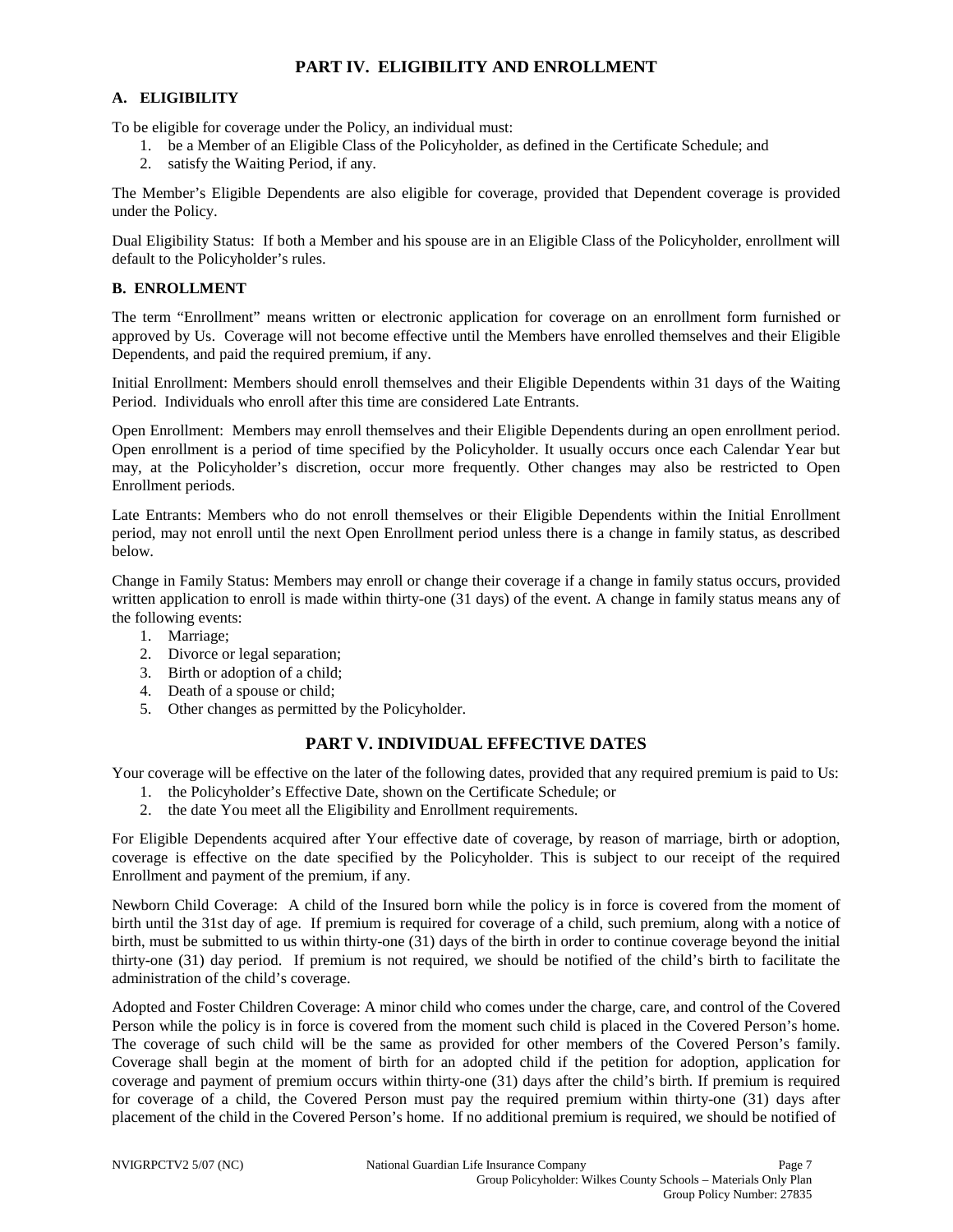the birth or placement in order to facilitate the administration of the child's coverage. Coverage for such minor child will continue until such child is removed from the Covered Person's home.

# **PART VI. INDIVIDUAL TERMINATION DATES**

Coverage for You and all Covered Dependents stops on the earliest of the following dates:

- 1. the date the Policy terminates;
- 2. the date the Policyholder's coverage terminates under the Policy;
- 3. the last day of the month in which You are no longer an eligible Member;
- 4. the date You die;
- 5. on any premium due date, if full payment for Your insurance is not made within thirty-one (31) days following the premium due date.

In addition, coverage for each Covered Dependent stops on the earliest of:

- 1. the date He is no longer an Eligible Dependent;
- 2. the date We receive your request to terminate Covered Dependent coverage. This is subject to any limitation imposed by the Policyholder as to when a change is permitted; e.g. under an Open Enrollment period.

#### **PART VII. INDIVIDUAL PREMIUMS**

Members may be required to contribute, either in whole or in part, to the cost of their insurance. This is subject to the terms established by the Policyholder. Your premium contributions, if required, are remitted to Us in one (1) of two (2) ways:

- 1. You contribute to the cost of the insurance through the Policyholder, who then submits payment to Us; or
- 2. You pay Your premiums directly to Us.

The Certificate Schedule shows the method of premium payment.

The first premium is due on the Effective Date. Premiums after the first are due on the Premium Due Date or within the grace period.

Grace Period: A grace period of thirty-one (31) days is granted for the payment of each premium due after the first. The coverage stays in force if the premium is paid during this grace period, unless We are given written notice that the insurance is to be ended before the Grace Period. We may require payment of any pro-rata premium for the time the insurance was in effect during the Grace Period.

Right to Change Premiums: We have the right to change the premium rates on any premium due date on or after the Initial twelve (12) month Term. After the Initial twelve (12) month Term, We will not increase the premium rates more than once in a twelve (12) month period. Any subsequent revisions will be based upon twelve (12) months of experience. We will give the Policyholder written notice at least forty-five (45) days in advance of any change. All changes in rates are subject to terms outlined in the Policy.

#### **PART VIII. DESCRIPTION OF COVERAGE**

We pay a benefit if an Insured receives Covered Services or Materials at the allowable Frequency while his coverage under this Certificate is in force. An Insured may choose to receive vision care services from either an In-Network Provider or an Out-of-Network Provider. If an In-Network Provider is chosen, the Insured will generally incur less out-of-pocket cost.

#### **A. In-Network Benefits**

When You enroll for coverage, an In-Network Provider Directory will be made available to You with the names, phone numbers and addresses of In-Network Providers. A provider's status may occasionally change. We recommend that You call the Administrator to verify the provider's participation status in the network. You may change providers at any time without notice to the Administrator.

When benefits are payable for Covered Services or Materials received from an In-Network Provider, We will pay the In-Network Provider directly, based on the In-Network benefits shown in the Schedule of Benefits. The Insured pays any required Co-Pay and any charges above the covered benefits to the In-Network Provider. The In-Network Provider takes care of claims submission and administrative services.

Note Exception: If you use the services of an In-Network Provider but take advantage of a sale, coupon, or other instore special, the Provider may require that you pay in full and submit Your receipt for reimbursement at the Out-of-Network reimbursement.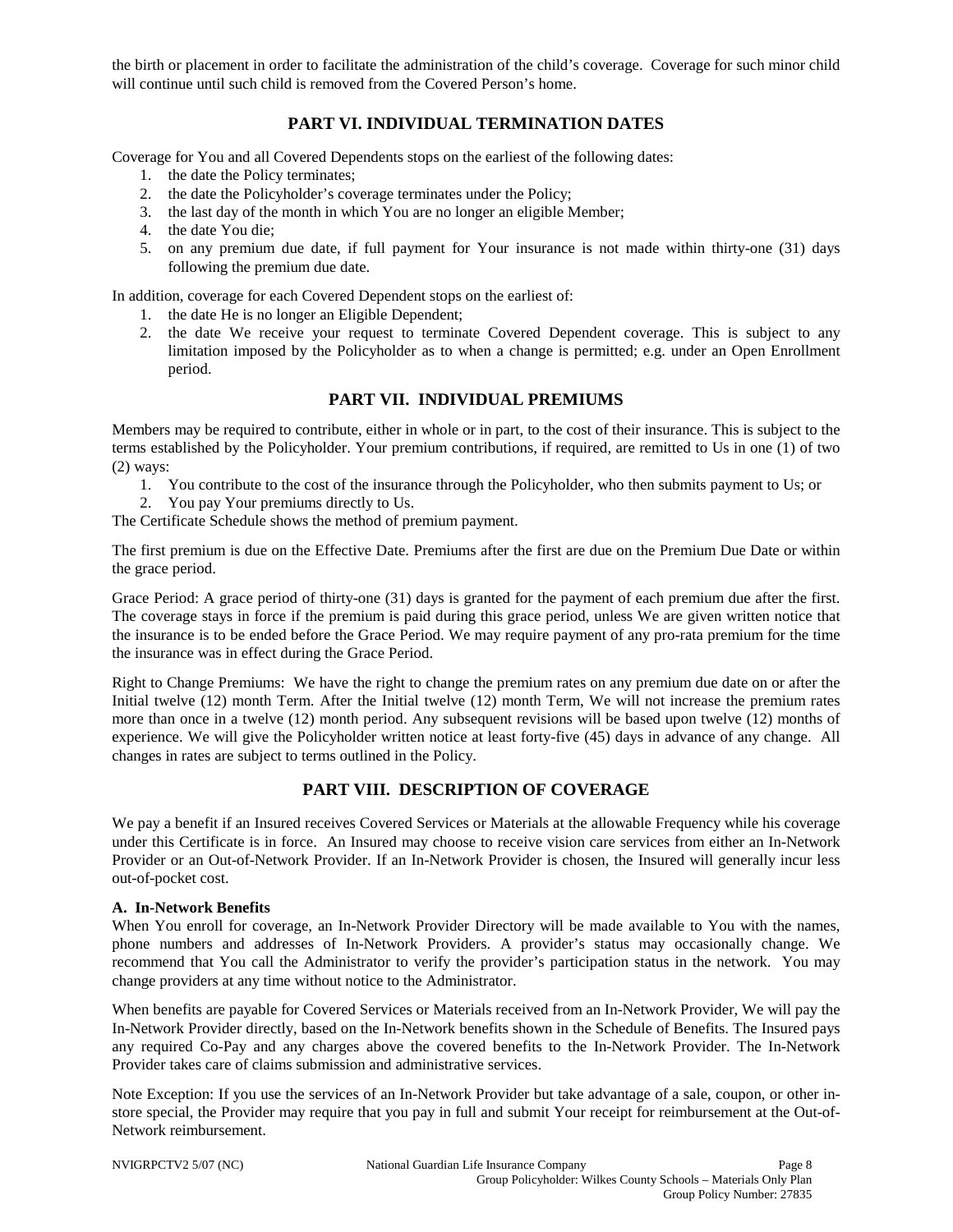Limited In-Network benefits may be payable for certain add-on Materials. These items, if any, are shown in the Supplement To Schedule Of Benefits.

Both the Co-Pay and the Frequency for Covered Services or Materials are shown in the Schedule of Benefits.

### **B. Out-of-Network Benefits**

If an Insured chooses to use an Out-of-Network Provider, You must pay the provider in full for the services and materials purchased. It is your responsibility to send us a Claim by submitting the itemized invoice or receipt to us. (See the "Notice of Claim" provision.) Any Co-Pay that applies should not be paid to the Out-of-Network Providers, as it will be deducted from Us at the time the claim is processed.

When benefits are payable for Covered Services or Materials received from an Out-of-Network Provider, We will reimburse you up to the amount of Out-of-Network benefits shown in the Schedule of Benefits, less any Co-Pay.

### **C. Covered Services or Materials**

Covered Services or Materials are shown in the Schedule of Benefits. In order to be a Covered Service or Material, the services or materials must be furnished to an Insured:

- 1. To check or improve their vision condition;
- 2. Within the allowable Frequency shown in the Schedule of Benefits;
- 3. By an Ophthalmologist, Optometrist or Optician, regardless of whether such provider is an In-Network or Out-of-Network Provider.

In no event will coverage exceed the lesser of:

- 1. the actual cost incurred of the Covered Services or Materials; or
- 2. the limits of coverage shown in the Schedule of Benefits.

# **PART IX. LIMITATIONS AND EXCLUSIONS**

The Contact Lenses benefit is paid in lieu of Eyeglass Lenses and Frames. An Insured is eligible to receive benefits under the Eyeglass Lenses Benefit or the Frame benefit only after the Contact Lenses benefit Frequency has ended.

The Eyeglass Lenses benefit and the Eyeglass Frame benefit is paid in lieu of the Contact Lenses benefit. An Insured is eligible to receive benefits under the Contact Lenses benefit only after the Eyeglass Lenses benefit Frequency has ended.

Coverage for a Late Entrant or Re-Enrollee is limited to the Vision Exam benefit during the first twenty-four (24) months after such person's effective date of coverage.

#### **Exclusions**

No benefits are payable for the any of the following conditions, procedures and/or materials, unless otherwise specifically listed as a covered benefit in the Schedule of Benefits:

- 1. Replacement frames and/or lenses, except at normal intervals when covered services are otherwise available;
- 2. Plano or non-prescription lenses or sunglasses;
- 3. Orthoptics, vision training and any associated supplemental testing;
- 4. Frame cases;
- 5. Low (subnormal) vision aids or aniseikonic lenses;
- 6. Medical and surgical treatment of the eyes;
- 7. Charges incurred after (a) the Policy ends; or (b) the Insured's coverage under the Policy ends, except as stated in the Policy;
- 8. Experimental or non-conventional treatment or device;
- 9. Any eye examination or corrective eyewear required by an Employer as a condition of employment;
- 10. Services and materials provided by another vision plan except in the case of Coordination of Benefits;
- 11. Services or supplies for the treatment of an Occupational Injury or Sickness which are paid under the North Carolina Worker's Compensation ACT only to the extent such services or supplies are the liability of the employee, employer or workers' compensation insurance carrier according to a final adjudication under the North Carolina Workers' Compensation Act or under an order of the North Carolina Industrial Commission approving settlement agreement under the North Carolina Workers' Compensation Act;
- 12. Benefits provided under the employee's medical insurance except in the case of Coordination of Benefits;
- 13. Blended bifocal lenses;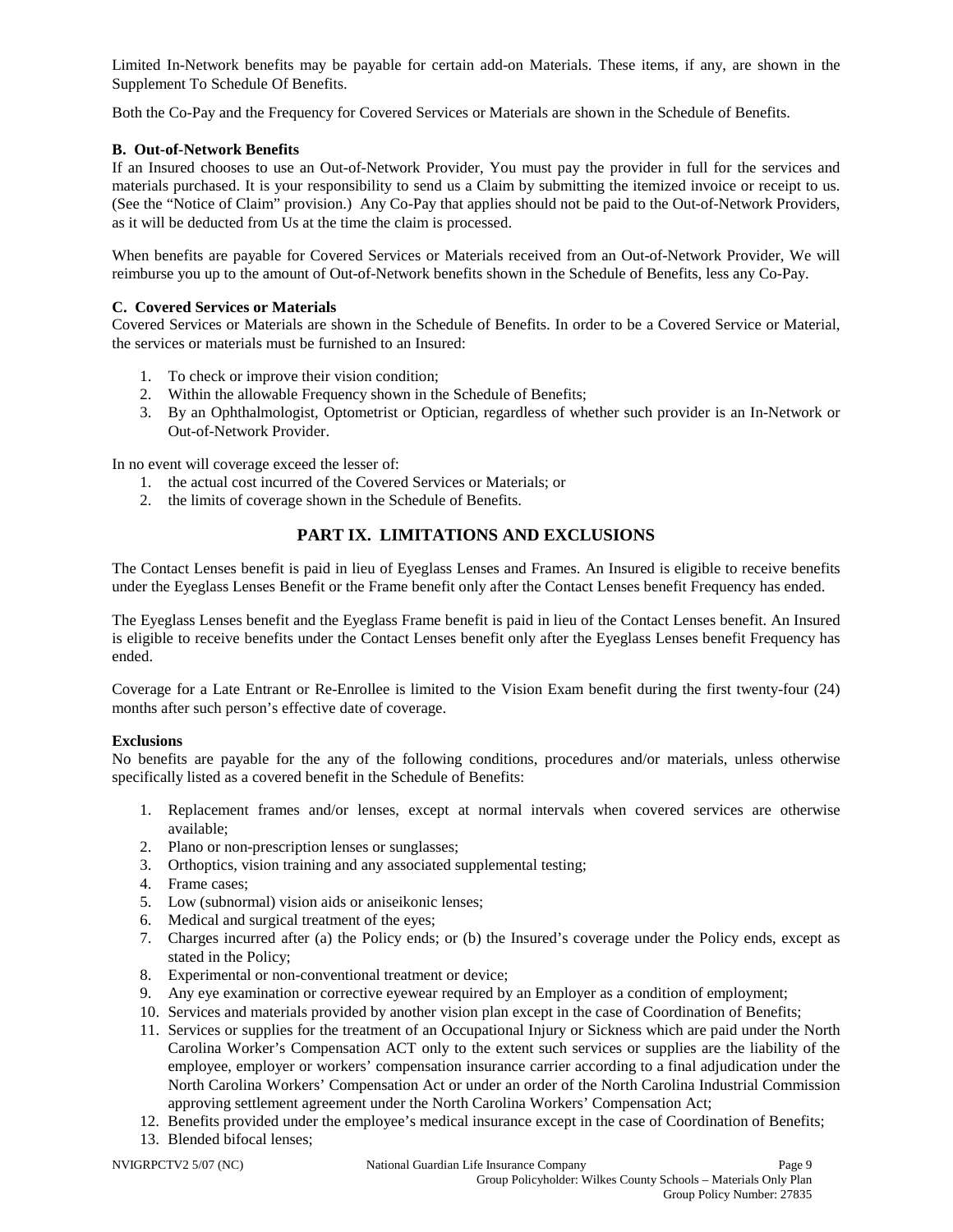- 14. Groove, Drill or Notch, and Roll and Polish;
- 15. Two pairs of glasses, in lieu of bifocals, trifocals or progressives;
- 16. Coating on lenses (Factory scratch coat, anti-reflective, sunglass colors, etc.)
- 17. Cosmetic items;
- 18. Faceted lenses;
- 19. High-Index Lenses;
- 20. Laminated Lenses;
- 21. Oversize Lenses any lens with an eye size of 61mm or greater;
- 22. Photochromic (Transition) lenses;
- 23. Polaroid lenses;
- 24. Polished bevel lenses;
- 25. Polycarbonate lenses;
- 26. Prism lenses;
- 27. Slab-off lenses;
- 28. Tints (except Pink tint #1 and #2);
- 29. Ultra-violet tint or coating;
- 30. Additional cost for contact lenses over the allowance;
- 31. Additional cost for a frame over the allowance;
- 32. Progressive Power Lenses\*

\*Progressive Power Lens Benefit. If this type of lens is not a covered benefit under your Certificate, the Provider will apply the retail charge for standard trifocal lenses against the charge for the style of progressive lens You have selected. You pay the Provider the difference, if any, between the two (2).

### **PART X. CLAIM PROVISIONS**

#### **A. In-Network Claims**

When an Insured receives services from an In-Network Provider, the provider will handle all claims and administrative services for You. In-Network Providers submit charges directly to the Administrator. (Note the exception under Part VIII.A, "In-Network Benefits.)

#### **B. Out-of-Network Claims**

In order to pay benefits for Covered Services or Materials provided by an Out-of-Network Provider, You must furnish written proof of loss. Your Claim must be sufficient to identify the Insured, the name of the Policyholder and Your Group Policy Number. Claim forms are available through the Administrator, or You may submit itemized receipts for services.

#### **C. Notice of Claim**

Written notice of claim must be given to Us within twenty (20) days after the loss starts or as soon as reasonably possible. Notice should be sent to Our Administrator at the following address:

> National Guardian Life Insurance Company c/o Superior Vision Services, Inc. P.O. Box 967 Rancho Cordova, CA 95741

#### **D. Claim Forms**

When the Administrator receives notice of Claim that does not contain all necessary information, forms for filing proof of loss will be sent to You along with a request for the missing information. If these forms are not sent within fifteen (15) days after receiving notice of claim, You will meet the proof of loss requirements if the Administrator is given written proof of the nature and extent of the loss within the time stated in the Proof of Loss provision.

#### **E. Proof Of Loss**

Written proof of loss must be given to the Administrator within one hundred eighty (180) days after the loss begins. We will not deny nor reduce any claim if it was not reasonably possible to give proof of loss in the time required. In any event, proof must be given to the Administrator within one (1) year after it is due, unless You are legally incapable of doing so.

#### **F. Payment Of Claims**

Benefits will be paid within thirty (30) days after our Administrator receives written proof of loss. Benefits will be paid to You unless an Assignment of Benefits has been requested by the Insured. Benefits due and unpaid at Your death will be paid to Your estate. Any payment made by Us in good faith pursuant to this provision will fully release Us to the extent of such payment.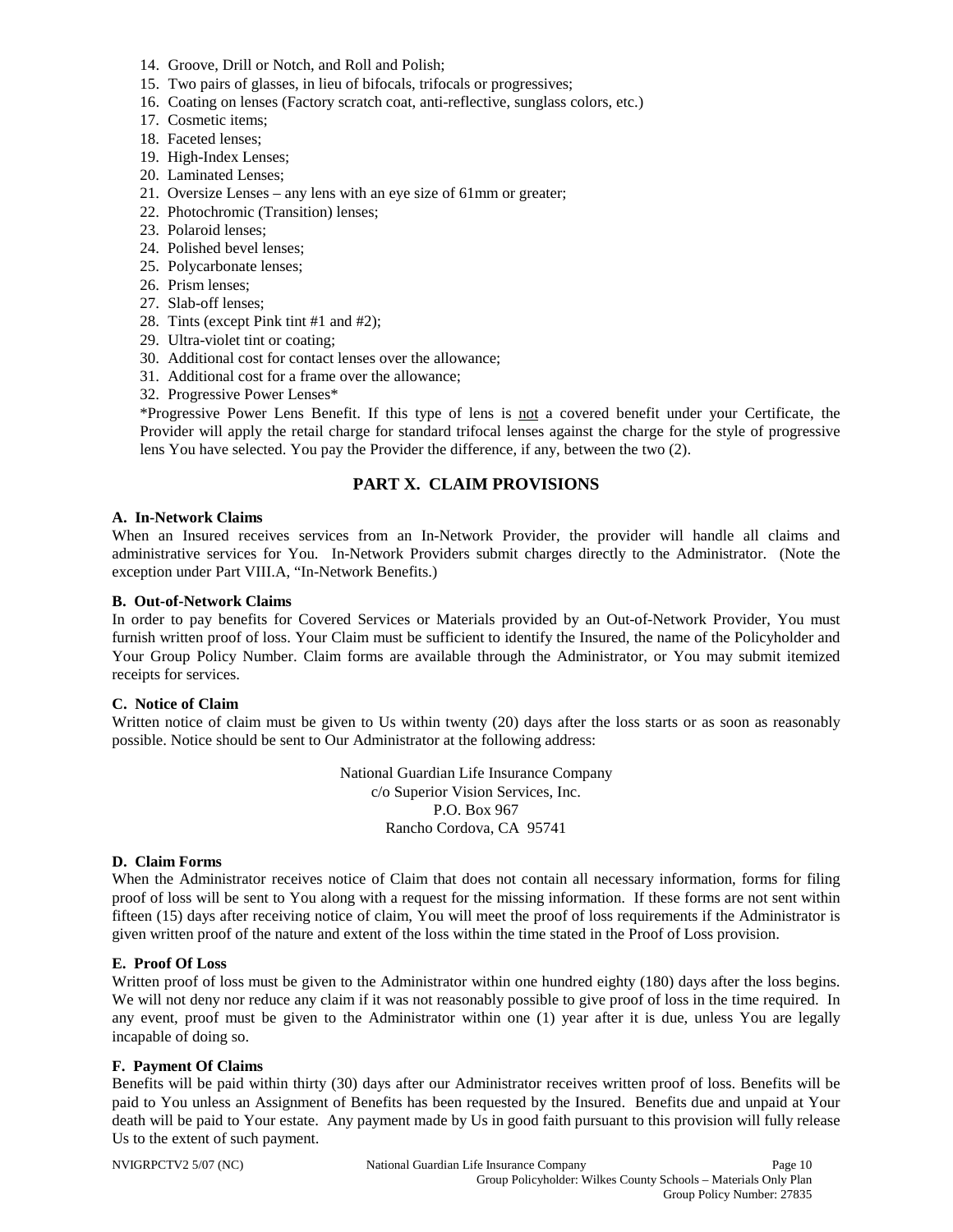#### **G. Time of Payment of Claims**

Benefits payable under this Policy will be paid immediately upon Our receipt of written proof of loss.

#### **H. Overpayments**

If we pay a benefit and it is later shown that a lesser amount should have been paid, We will be entitled to a refund of the excess. This applies to payments made to You, to a Covered Dependent, or to the provider of the Covered Services or Materials.

### **PART XI. COORDINATION OF BENEFITS (COB)**

This provision applies when an Insured has vision coverage under more than one Plan, as defined below. The benefits payable between the Plans will be coordinated.

### **A. DEFINITIONS RELATED TO COB**

1. **Allowable Expense:** Means a Non-Elective item of expense for health care, when the item is covered at least in part by one or more Plans covering the Insured for whom claim is made.

When benefits are reduced under a Primary Plan because the Insured does not comply with Plan provisions, the amount of such reduction will not be considered an Allowable Expense.

- 2. **Coordination of Benefits:** Taking other Plans into account when We pay benefits.
- 3. **Plan:** Is any of these which provides benefits or services for, or because of, medical or vision care or treatment:
	- a) Group Insurance or group-type coverage, whether insured or uninsured. This includes prepayment, group practice or individual practice coverage. It also includes coverage other then school accident-type coverage.
	- b) Coverage under a governmental plan, or coverage required or provided by law. This does not include a state plan under Medicaid (Title XIX, Grants to States for Medical Assistance Programs, of the United States Social Security Act, as amended.)
- 4. **Primary Plan**: The Plan that, according to the rules for the Order of Benefit Determination, pays benefits before all other Plans.

#### **B. BENEFIT COORDINATION**

Benefits will be adjusted so that the total payment under all Plans will be equal to 100 percent of the Insured's Allowable Expense. In no event will total benefits paid exceed the total payable in the absence of COB.

If an Insured's benefits paid under this Plan are reduced due to COB, each benefit will be reduced proportionately.

Only the amount of any benefit actually paid will be charged against any applicable benefit maximum.

#### **C. THE ORDER OF BENEFIT DETERMINATION**

- 1. When this is the Primary Plan, We will pay benefits as if there were no other Plans.
- 2. When a person is covered by a Plan without a COB provision, the Plan without the provision will be the Primary Plan.
- 3. When a person is covered by more than one Plan with a COB provision, the order of benefit payment is as follows:
	- **a. Non-dependent/Dependent.** A Plan that covers a person other than as a dependent will pay before a Plan that covers that person as a dependent.
	- **b. Dependent Child/Parents Not Separated or Divorced**. For a dependent child, the Plan of the parent whose birthday occurs first in the Calendar Year will pay benefits first. If both parents have the same birthday, the Plan that has covered the dependent child for the longer period will pay first. If the other Plan uses gender to determine which Plan pays first, We will also use that basis.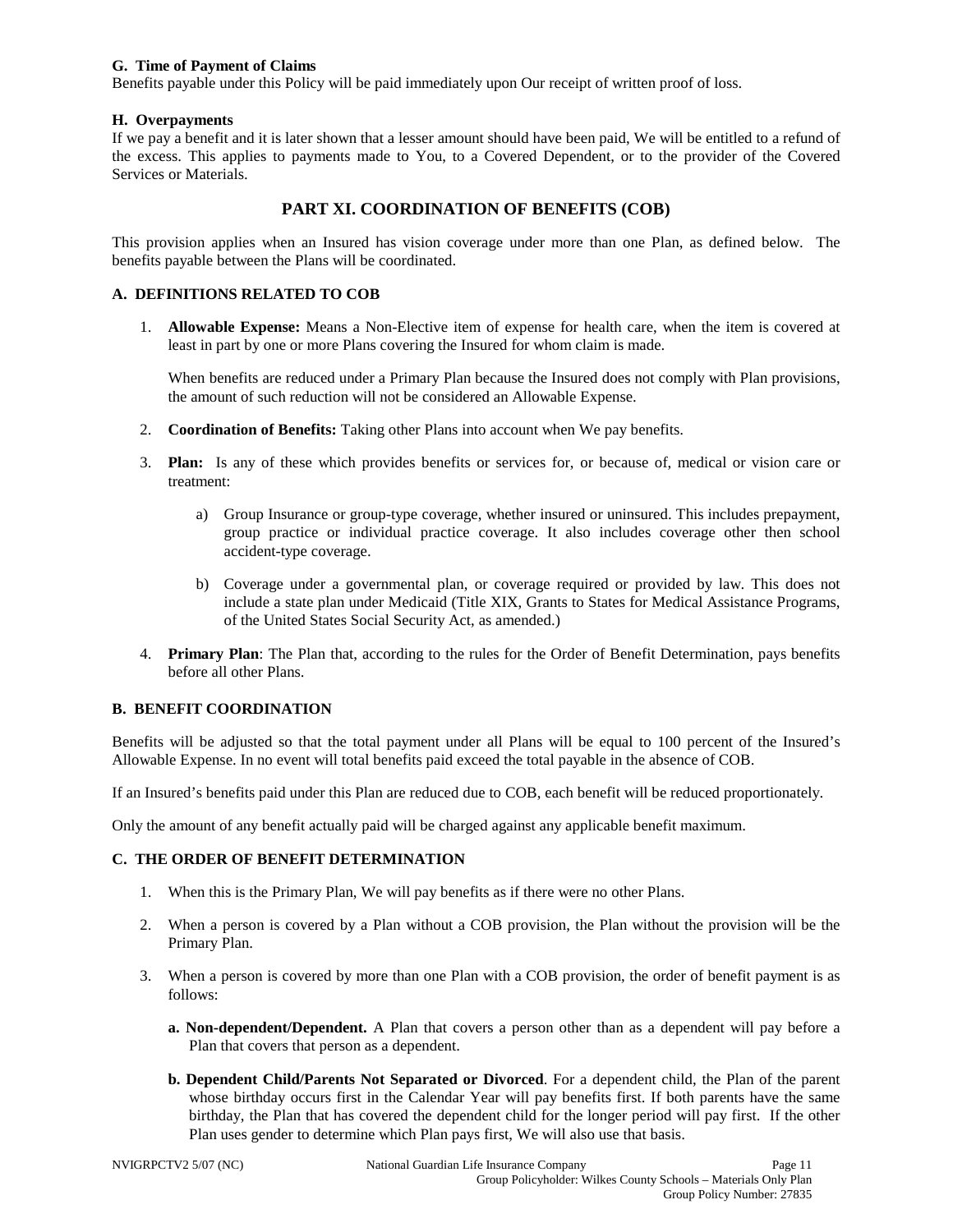- **c. Dependent Child/Separated or Divorced Parents**. If two or more Plans cover a person as a Dependent of separated or divorced parents, benefits for the child are determined in the following order:
	- i. The Plan of the parent who has responsibility for providing insurance as determined by a court order;
	- ii. The Plan of the parent with custody of the child;
	- iii. The Plan of the spouse of the parent with custody; and
	- iv. The Plan of the parent without custody of the child.
- **d. Dependent Child/Joint Custody**: If the joint custody court decree does not specifically state which parent is responsible for the child's medical expenses, the rules as shown for Dependent Child/Parents Not Separated or Divorced shall apply.
- **e. Active/Inactive Employee.** The Plan which covers the person as an employee who is neither laid off nor retired (or as that employee's dependent) is Primary over the Plan which covers that person as a laid off or retired employee. If the other Plan does not have this rule, and as a result, the Plans do not agree on the order of benefits, this rule is ignored.
- **f. Longer/Shorter Length of Coverage**. When an order of payment is not established by the above, the Plan that has covered the person for the longer period of time will pay first.

#### **D. Right to Receive and Release Needed Information**

We may release to, or obtain from, any other insurance company, organization or person information necessary for COB. This will not require the consent of, or notice to You or any claimant. You are required to give Us information necessary for COB.

#### **E. Right to Make Payments To Another Plan**

COB may result in payments made by another Plan that should have been made by Us. We have the right to pay such other Plan all amounts it paid which would otherwise have been paid by Us. Amounts so paid will be treated as benefits paid under this Plan. We will be discharged from liability to the extent of such payments.

#### **F. Right to Recovery**

COB may result in overpayments by Us. We have the right to recover any excess amounts paid from any person, insurance company or other organization to whom, or for whom, payments were made.

### **PART XII. GRIEVANCE PROCEDURE**

If a claim for benefits is wholly or partially denied, the Insured will be notified in writing of such denial and of his right to file a grievance and the procedure to follow. The notice of denial will state the specific reason for the denial of benefits. Within sixty (60) days of receipt of such written notice an Insured may file a grievance and make a written request for review to:

> National Guardian Life Insurance Company c/o Superior Vision Services, Inc. P.O. Box 967 Rancho Cordova, CA 95741

We will resolve the grievance within thirty (30) calendar days of receiving it. If We are unable to resolve the grievance within that period, the time period may be extended another thirty (30) calendar days if We notify in writing the person who filed the grievance. The notice will include advice as to when resolution of the grievance can be expected and the reason why additional time is needed.

The Insured or someone on his/her behalf also has the right to appear in person before Our grievance committee to present written or oral information and to question those people responsible for making the determination that resulted in the grievance. The Insured will be informed in writing of the time and place of the meeting at least seven (7) calendar days before the meeting.

For purposes of this Grievance Procedure, a grievance is a written complaint submitted in accordance with the above Grievance Procedure by or on behalf of an Insured regarding dissatisfaction with the administration of claims practices or provision of services of this panel provider plan relative to the Insured.